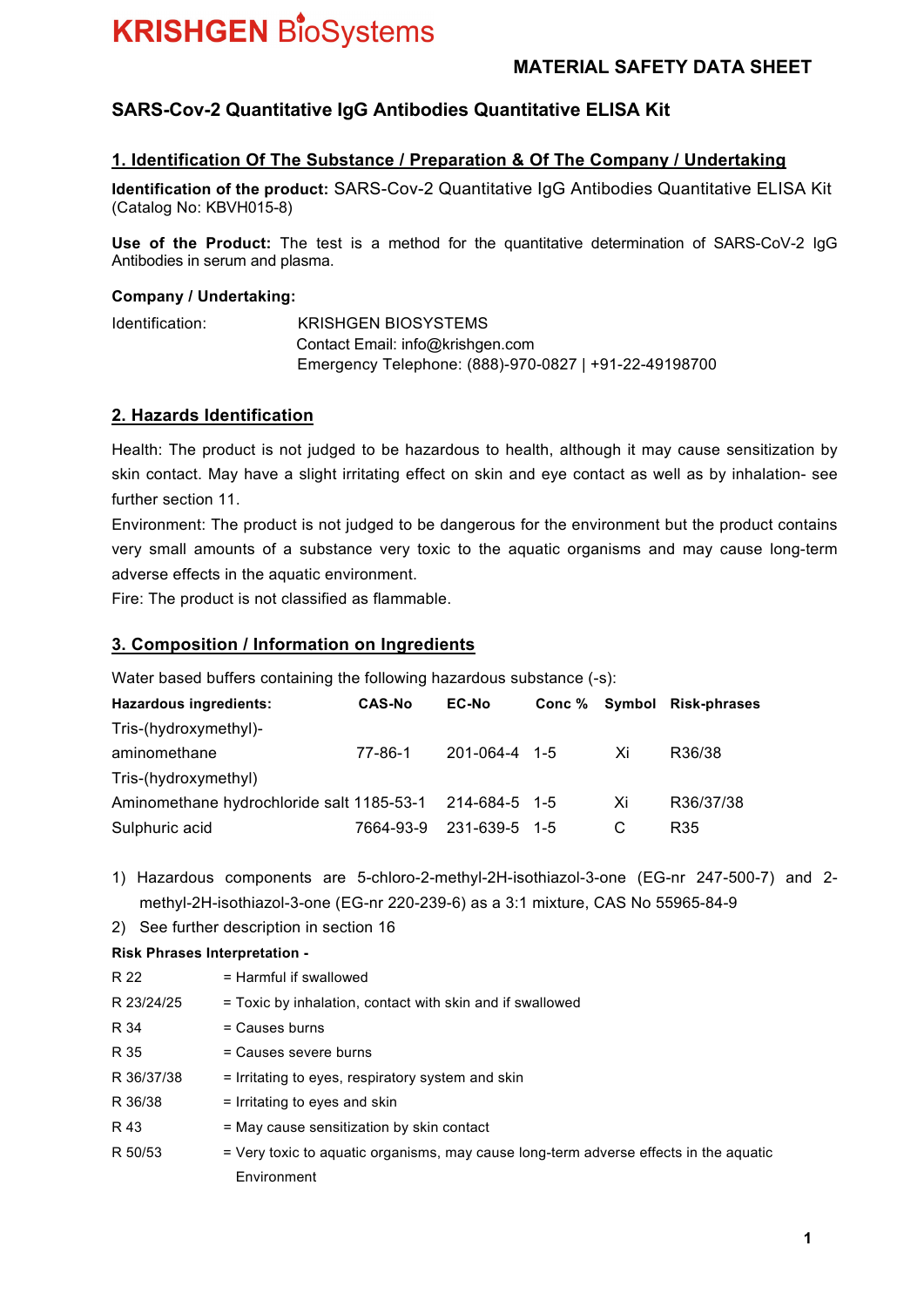# **MATERIAL SAFETY DATA SHEET**

# **SARS-Cov-2 Quantitative IgG Antibodies Quantitative ELISA Kit**

### **4. First Aid Measures**

Inhalation: Breathe fresh air and rest. If breathing is difficult, give oxygen.

Skin contact: Remove contaminated clothing. Wash the affected area with soap and water.

Eye contact: Rinse immediately with copious amount of water for at least 15 minutes with the eyelid held wide open. Consult a doctor if symptoms persist.

Ingestion: Rinse mouth and throat with water. Consult a doctor if symptoms persist. Never give anything to drink / eat to an unconscious person.

Information to physician:

## **5. Fire-Fighting Measures**

Extinguishing media:

Specific hazards:

Protective equipment for fire fighters:

The product will not burn. The choice of extinguishing media depends on the surroundings, preferably water spray, carbon dioxide, powder or foam. Remove if possible adjacent containers or keep cool by spraying with water in case of heat / fire, harmful oxides may evolve.

Suitable protective equipment:

Self-contained breathing apparatus may be needed in confined spaces.

## **6. Accidental Release Measures**

Personal precautions: See "Handling", section 7 and "personal protection" section 8. Environmental precautions: No special precaution is necessary, although discharge in sewerage systems, surface and ground water should be prevented.

Methods for cleaning up: Clean up with absorbent paper and dispose of in a sealed container according to current waste regulations, see section 13. Remarks:-

# **7. Handling & Storage**

Handling: Ensure good ventilation. Direct physical contact with all components in this product should be avoided and avoid ingestion.

Storage: Keep container tightly closed and in a cool place. Keep from freezing. Protect from light. Specific use (-s):

# **8. Exposure Control / Personal Protection**

Exposure limit values: Exists for the following substances:

Occupational exposure Limits: (acc. to EH40/2002 Occupational Exposure Limits incl. Supplement 2003)

| Substance (Unit)         |                          | ppm mg/m3 |
|--------------------------|--------------------------|-----------|
| Sulphuric acid           |                          |           |
| Butylated hydroxytoluene | $\overline{\phantom{0}}$ | 10        |
| OFI <sup>*</sup>         |                          |           |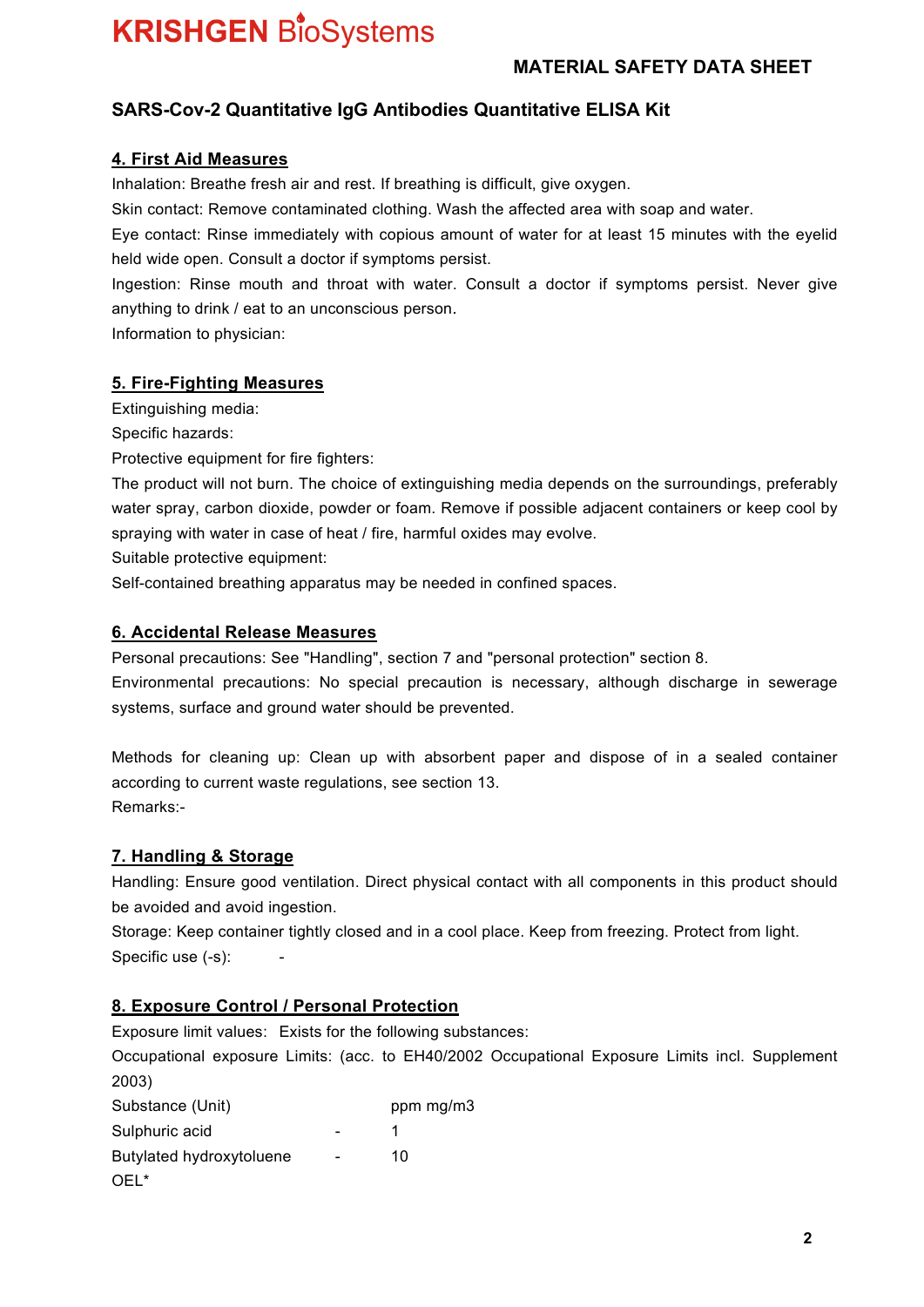## **MATERIAL SAFETY DATA SHEET**

# **SARS-Cov-2 Quantitative IgG Antibodies Quantitative ELISA Kit**

\*long-term exposure limit (8 hours TWA)

Note:

Exposure controls: Ensure good ventilation. Avoid, if possible, direct contact with the product. An emergency shower and/or an eye bath should be available in the workplace.

Occupational exposure controls:

Respiratory protection: Not normally necessarily. If any, respiratory protective equipment suitable for the specific conditions may be used.

Hand protection: Chemical resistant gloves (butyl rubber, PE or PVC) may be used if risk of direct contact may occur.

Eye protection: Use chemical safety goggles where splashing is possible

Skin protection: Laboratory coat.

Other: Not relevant

Environmental exposure controls: None known.

#### **9. Physical & Chemical Properties**

| Appearance:                        | B), C), D), F), G), H), I) and J) Liquid, A), E), K) and L) Solid          |
|------------------------------------|----------------------------------------------------------------------------|
| Color:                             | $B$ ), $F$ ), $G$ ) and $H$ )                                              |
| Colorless                          | C)Blue D), E) J) K) and L)Yellow and I)Red.                                |
| Odor:                              | <b>Odorless</b>                                                            |
| Relative Density (g/cm3)           | B), C), D), E), F), G), I), J), K) and L) 1,0 and H)1,1                    |
| Flash Point (°C)                   | $N.A. = Not Applicable$                                                    |
| Boiling Point (°C)                 | N.A                                                                        |
| Ignition temperature $(^{\circ}C)$ | appr. 100                                                                  |
| Explosive Limits (vol%):           | N.A                                                                        |
| Solubility in Water:               | Soluble                                                                    |
| pH:                                | B), C), D), E) G), I), J), K)and L) appr. 7 F)appr. 3,3 and H)appr.<br>0,5 |

### **10. Stability & Reactivity**

Stability: Stable under normal conditions.

Conditions to avoid: None known

Materials to avoid: None known

Hazardous decomposition Products: Insufficient combustion may form harmful oxides such as sulphur oxides, carbon oxides, nitrogen oxides, chloro oxides, phospho oxides etc.

### **11. Toxicological Information**

General: Data is lacking on the product.

Inhalation: The product is not judged to be hazardous to health.

Skin contact: It might have a slight irritating effect on skin contact.

Eye contact: Certain risk for severe eye damages cannot entirely be excluded. The product is also judged on the basis of content, as possible risk for skin sensitization.

Ingestion: Relatively harmless.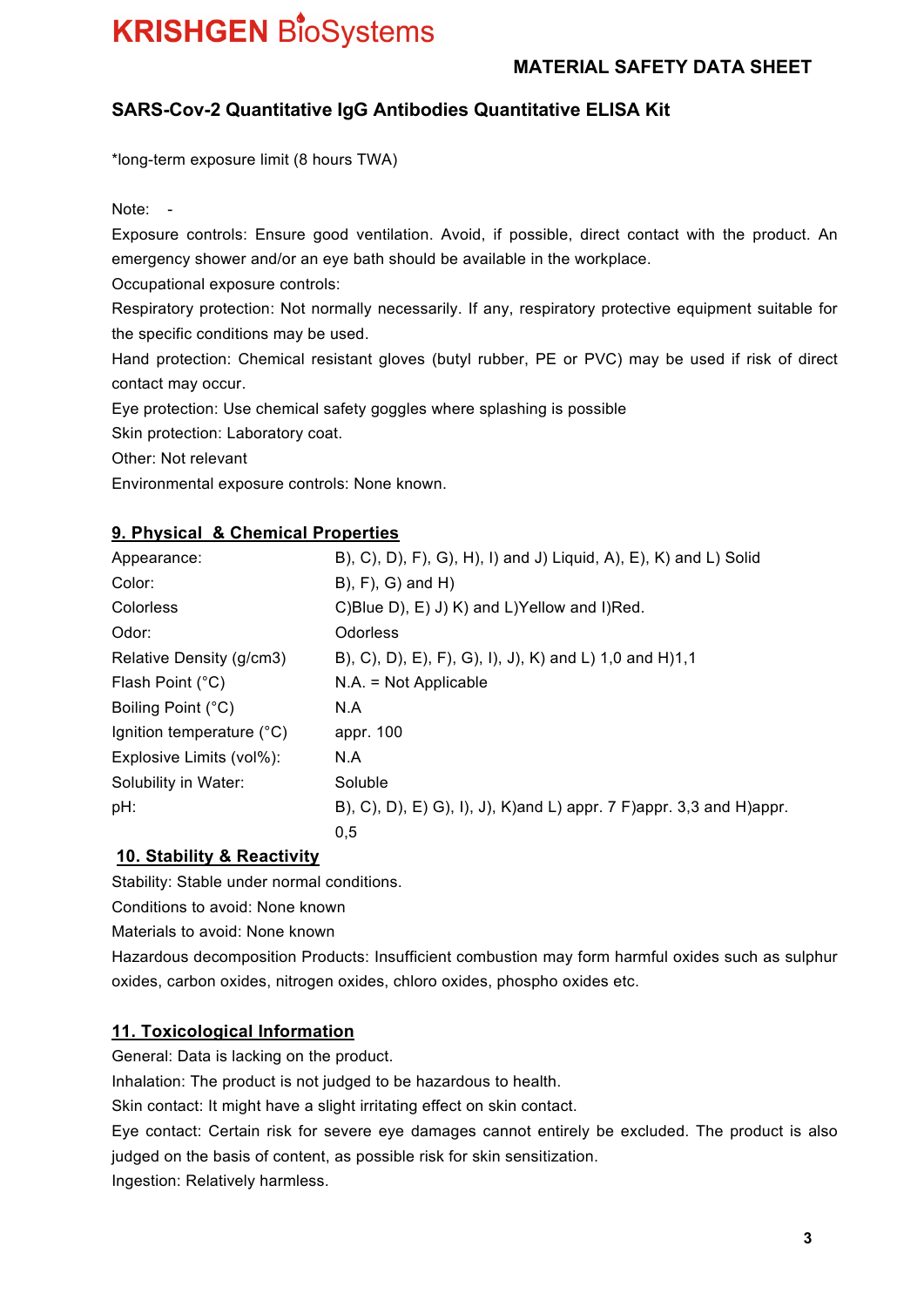## **MATERIAL SAFETY DATA SHEET**

## **SARS-Cov-2 Quantitative IgG Antibodies Quantitative ELISA Kit**

Others: Certain mild irritation may occur in the respiratory systems. May cause mild irritation. Certain risk for an allergic reaction may occur. Splash and steam may cause mild pain and irritation. Certain risk for severe eye damages can not entirely be excluded. Certain risk for mild irritation in mucous membranes in stomach and intestine may occur. May be harmful if ingested in quantity. Sulphuric acid 96 %:LD50(oral, rat) 2.140 mg/kg

The product is diluted. The content of hazardous component is small. A minor irritating effect still remains, in spite of the dilution. The content of Kathon CG cause the product its classification as a skin sensitizer.

#### **12. Ecological Information**

Ecotoxicity: Data is lacking on the product. Is judged to be of low toxicity to aquatic organism. Mobility: None known.

Persistence and degradability: Data is lacking. The product is soluble in water. Data is lacking. The product contains mainly of water. For the inorganic substances, existing in very small amount, there are no criteria for biodegradability.

Bioaccumulative potential: Data is lacking. The product is judged not to be potential bioaccumulated.

Other adverse effects: The organic part is judged to be easily biodegradable.

Note! The product contains a small amount of a complex binder (EDTA) in the amount of 1,5 % which slowly biodegrades in the nature.

#### *Remarks:*

*Relevant data of analysis on the product is lacking. The information given above is based on knowledge of the ecotoxicology of the components. The product is judged neither to be dangerous for the environment, nor to cause long-term adverse effects in the aquatic environment. The low pH might harm the aquatic organisms.* 

### **13. Disposal Considerations**

The product: Discarded product (incl. Contaminated packaging) and related waste is not hazardous waste acc. to current waste legislation. For disposal contact approved waste Management Company. Requirements for certain permission exists - see current waste legislation.

Propose EWC-code: 18 01 07 Wastes from natural care, diagnosis, treatment or prevention of disease in humans, chemicals other than those mentioned in 18 01 06.

Emptied packaging: Glass bottles exclusive of lids and fiberboard boxes may be send to material recycling - see "Emptying instruction" below.

Emptying instruction: Glass bottles emptied well, made free of drip and handed over to glass recycling

while fiberboard boxes are handed over to relevant material recycling.

### **14. Transport Information**

The product is not classified as Dangerous Goods according to current transport legislation (ADR/RID, DGR and IMDG code) as per IATA.